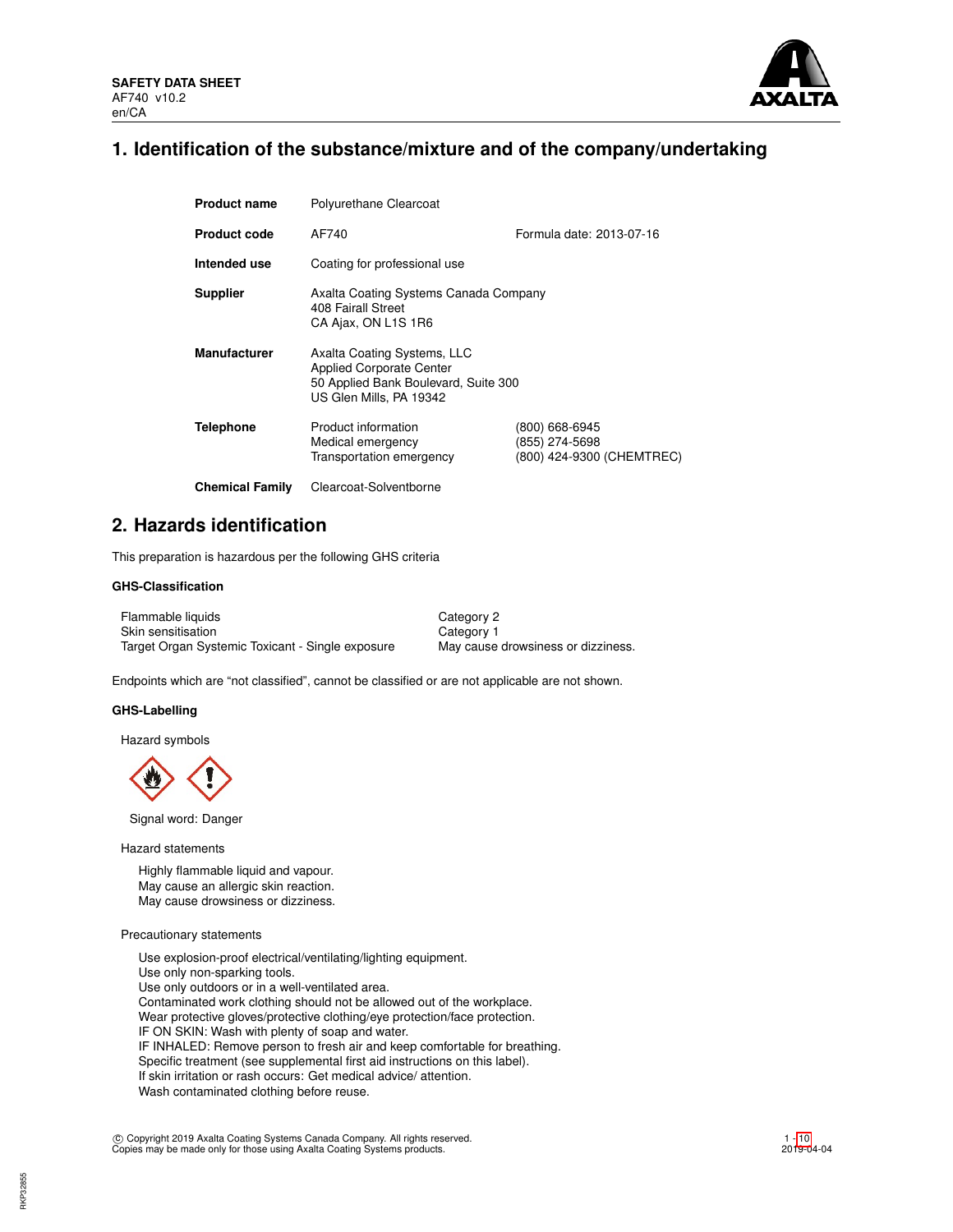

Store in a well-ventilated place. Keep container tightly closed. Store locked up. Dispose of contents/container in accordance with local regulations. Keep away from heat, hot surfaces, sparks, open flames and other ignition sources. No smoking. Ground and bond container and receiving equipment. Take action to prevent static discharges. Avoid breathing dust/ fume/ gas/ mist/ vapours/ spray. IF ON SKIN (or hair): Take off immediately all contaminated clothing. Rinse skin with water or shower.

IF exposed or concerned: Call a POISON CENTER/doctor.

#### **Other hazards which do not result in classification**

Intentional misuse by deliberately concentrating and inhaling the contents may be harmful or fatal.

**The following percentage of the mixture consists of ingredient(s) with unknown acute toxicity:** 0 %

# **3. Composition/information on ingredients**

Mixture of synthetic resins, pigments, and solvents

#### **Components**

| CAS-No.    | Chemical name                                             | Concentration |
|------------|-----------------------------------------------------------|---------------|
| 110-43-0   | Methyl amyl ketone                                        | $10 - 30\%$   |
| 103-09-3   | 2-ethylhexyl acetate                                      | $5 - 10%$     |
| 123-86-4   | Butyl acetate                                             | $5 - 10%$     |
| 763-69-9   | Ethyl 3-ethoxy propionate                                 | $3 - 7%$      |
| 67-64-1    | Acetone                                                   | $1 - 5%$      |
| 67-63-0    | Isopropyl alcohol                                         | $0.5 - 1.5%$  |
| 41556-26-7 | Bis(1,2,2,6,6-pentamethyl-4-piperidinyl)<br>seba-<br>cate | $0.1 - 1.0\%$ |
| 82919-37-7 | $0.1 - 1.0\%$                                             |               |

Actual concentration ranges withheld as a trade secret. Non-regulated ingredients 50 - 60%

## **4. First aid measures**

## **Eye contact**

Remove contact lenses. Irrigate copiously with clean, fresh water for at least 15 minutes, holding the eyelids apart. Seek medical advice.

#### **Skin contact**

Do NOT use solvents or thinners. Take off all contaminated clothing immediately. Wash skin thoroughly with soap and water or use recognized skin cleanser. If skin irritation persists, call a physician.

## **Inhalation**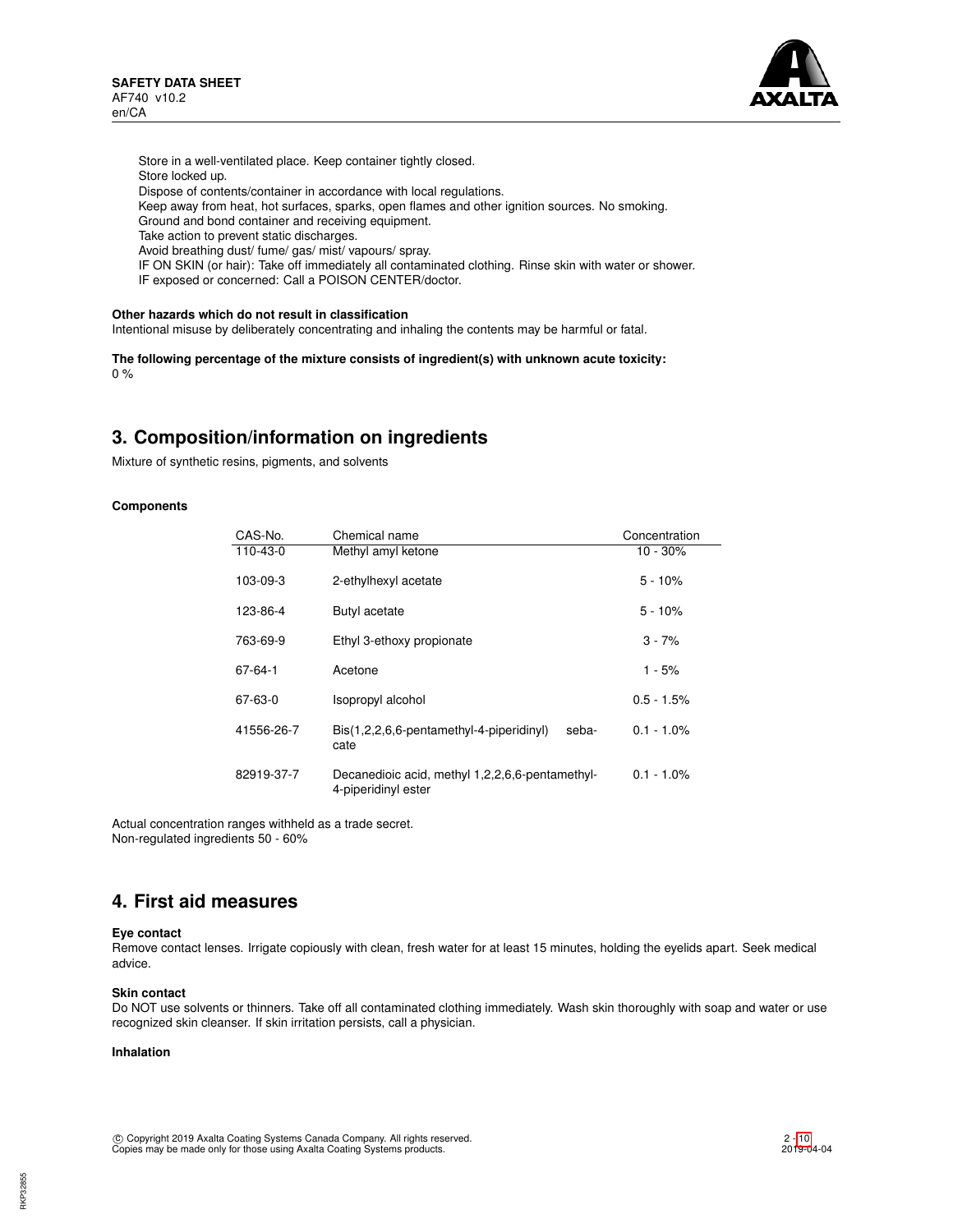

Avoid inhalation of vapour or mist. Move to fresh air in case of accidental inhalation of vapours. If breathing is irregular or stopped, administer artificial respiration. If unconscious place in recovery position and seek medical advice. If symptoms persist, call a physician.

#### **Ingestion**

If swallowed, seek medical advice immediately and show this safety data sheet (SDS) or product label. Do NOT induce vomiting. Keep at rest.

#### **Most Important Symptoms/effects, acute and delayed**

#### **Inhalation**

May cause nose and throat irritation. May cause nervous system depression characterized by the following progressive steps: headache, dizziness, nausea, staggering gait, confusion, unconsciousness. Reports have associated repeated and prolonged overexposure to solvents with permanent brain and nervous system damage. If this product mixed with an isocyanate activator/hardener (see SDS for the activator), the following health effects may apply: Exposure to isocyanates may cause respiratory sensitization. This effect may be permanent. Symptoms include an asthma-like reaction with shortness of breath, wheezing, cough or permanent lung sensitization. This effect may be delayed for several hours after exposure. Repeated overexposure to isocyanates may cause a decrease in lung function, which may be permanent. Individuals with lung or breathing problems or prior reactions to isocyanates must not be exposed to vapors or spray mist of this product.

#### **Ingestion**

May result in gastrointestinal distress.

#### **Skin or eye contact**

May cause irritation or burning of the eyes. Repeated or prolonged liquid contact may cause skin irritation with discomfort and dermatitis. If this product is mixed with an isocyanate, skin contact may cause sensitization.

#### **Indication of Immediate medical attention and special treatment needed if necessary**

No data available on the product. See section 3 and 11 for hazardous ingredients found in the product.

## **5. Firefighting measures**

#### **Suitable extinguishing media**

Universal aqueous film-forming foam, Carbon dioxide (CO2), Dry chemical

#### **Extinguishing media which shall not be used for safety reasons**

High volume water jet

#### **Hazardous combustion products**

CO, CO2, smoke, and oxides of any heavy metals that are reported in "Composition, Information on Ingredients" section.

#### **Fire and Explosion Hazards**

Flammable liquid. Vapor/air mixture will burn when an ignition source is present.

#### **Special Protective Equipment and Fire Fighting Procedures**

Full protective flameproof clothing should be worn as appropriate. Wear self-contained breathing apparatus for firefighting if necessary. In the event of fire, cool tanks with water spray. Do not allow run-off from fire fighting to enter public sewer systems or public waterways.

## **6. Accidental release measures**

#### **Procedures for cleaning up spills or leaks**

Ventilate area. Remove sources of ignition. Prevent skin and eye contact and breathing of vapor. If the material contains, or is mixed with an isocyanate activator/hardener: Wear a positive-pressure, supplied-air respirator (NIOSH approved TC-19C), eye protection, gloves and protective clothing. Pour liquid decontamination solution over the spill and allow to sit at least 10 minutes. Typical decontamination solutions for isocyanate containing materials are: 20% Surfactant (Tergitol TMN 10) and 80% Water OR 0 -10% Ammonia, 2-5% Detergent and Water (balance) Pressure can be generated. Do not seal waste containers for 48 hours to allow C02 to vent. After 48 hours, material may be sealed and disposed of properly. If material does not contain or is not mixed with an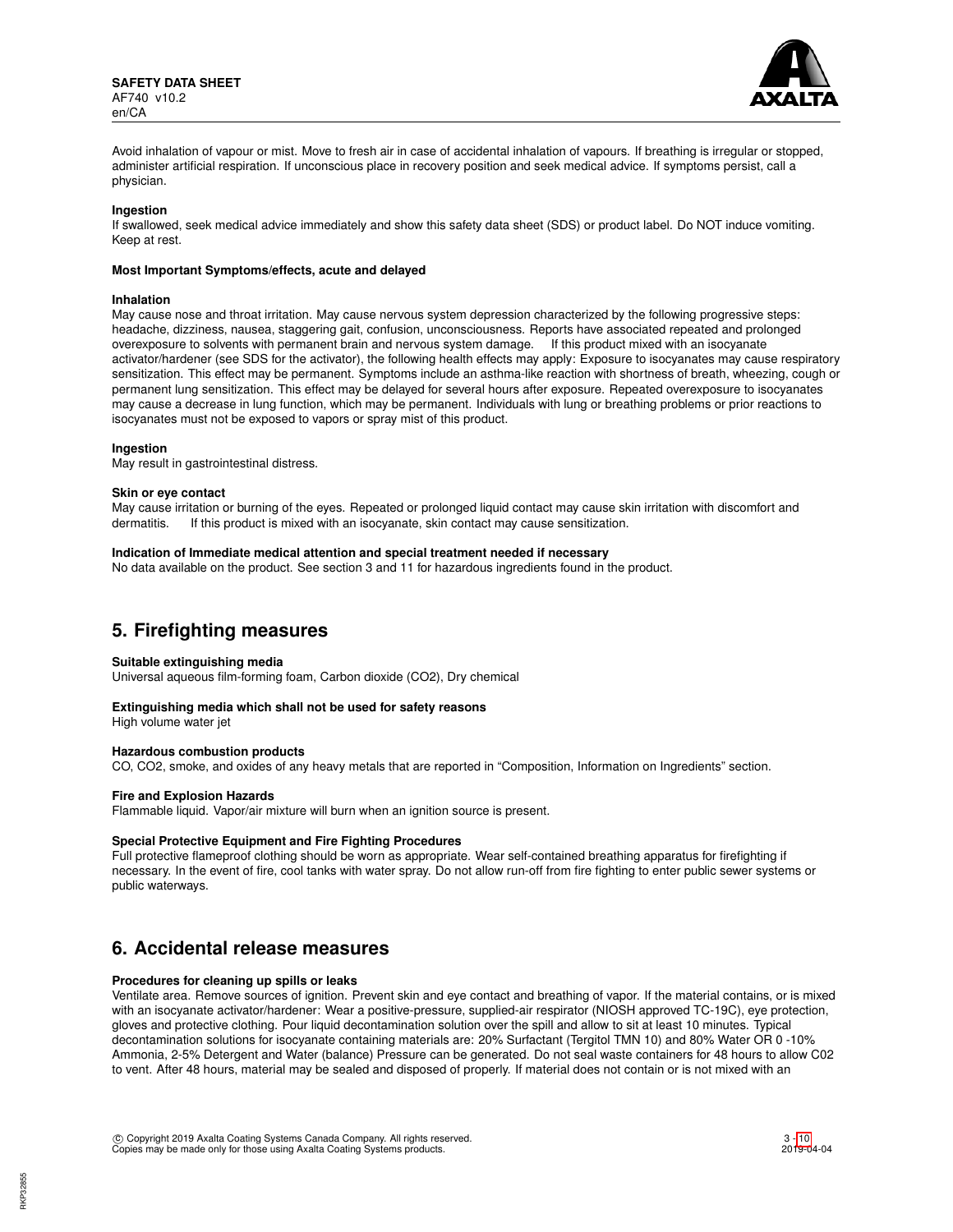

isocyanate activator/hardener: Wear a properly fitted air-purifying respirator with organic vapor cartridges (NIOSH approved TC-23C), eye protection, gloves and protective clothing. Confine, remove with inert absorbent, and dispose of properly.

#### **Environmental precautions**

Do not let product enter drains. Notify the respective authorities in accordance with local law in the case of contamination of rivers, lakes or waste water systems.

# **7. Handling and storage**

#### **Precautions for safe handling**

Observe label precautions. Keep away from heat, sparks, flame, static discharge and other sources of ignition. VAPORS MAY CAUSE FLASH FIRE. Close container after each use. Ground containers when pouring. Do not transfer contents to bottles or unlabeled containers. Wash thoroughly after handling and before eating or smoking. Do not store above 49 °C (120 °F). If material is a coating: do not sand, flame cut, braze or weld dry coating without a NIOSH approved air purifying respirator with particulate filters or appropriate ventilation , and gloves. Combustible dust clouds may be created where operations produce fine material (dust). Avoid formation of significant deposits of material as they may become airborne and form combustible dust clouds. Build up of fine material should be cleaned using gentle sweeping or vacuuming in accordance with best practices. Cleaning methods (e.g. compressed air) which can generate potentially combustible dust clouds should not be used.

## **Advice on protection against fire and explosion**

Solvent vapours are heavier than air and may spread along floors. Vapors may form explosive mixtures with air and will burn when an ignition source is present. Always keep in containers of same material as the original one. Never use pressure to empty container: container is not a pressure vessel. The accumulation of contaminated rags may result in spontaneous combustion. Good housekeeping standards and regular safe removal of waste materials will minimize the risks of spontaneous combustion and other fire hazards.

#### **Storage**

#### **Requirements for storage areas and containers**

Observe label precautions. Store in a dry, well ventilated place away from sources of heat, ignition and direct sunlight. No smoking. Prevent unauthorized access. Containers which are opened must be carefully resealed and kept upright to prevent leakage.

#### **Advice on common storage**

Store separately from oxidizing agents and strongly alkaline and strongly acidic materials.

## **8. Exposure controls/personal protection**

#### **Engineering controls and work practices**

Provide adequate ventilation.This should be achieved by a good general extraction and -if practically feasible- by the use of a local exhaust ventilation.If these are not sufficient to maintain concentrations of particulates and solvent vapour below the OEL, suitable respiratory protection must be worn.

## **National occupational exposure limits**

| CAS-No.  | Chemical name      | Source Time  | Type        | Value     | Note |
|----------|--------------------|--------------|-------------|-----------|------|
| 110-43-0 | Methyl amyl ketone | ACGIH 8 hr   | <b>TWA</b>  | 50 ppm    |      |
|          |                    | OSHA 8 hr    | <b>TWA</b>  | $100$ ppm |      |
| 123-86-4 | Butyl acetate      | ACGIH 15 min | <b>STEL</b> | 200 ppm   |      |
|          |                    | ACGIH 8 hr   | <b>TWA</b>  | $150$ ppm |      |
|          |                    | OSHA 8 hr    | <b>TWA</b>  | $150$ ppm |      |
| 67-64-1  | Acetone            | ACGIH 15 min | <b>STEL</b> | 750 ppm   |      |
|          |                    | ACGIH 8 hr   | <b>TWA</b>  | 500 ppm   |      |
|          |                    | OSHA 8 hr    | <b>TWA</b>  | 1,000 ppm |      |

## **Glossary**

CEIL Ceiling exposure limit

STEL Short term exposure limit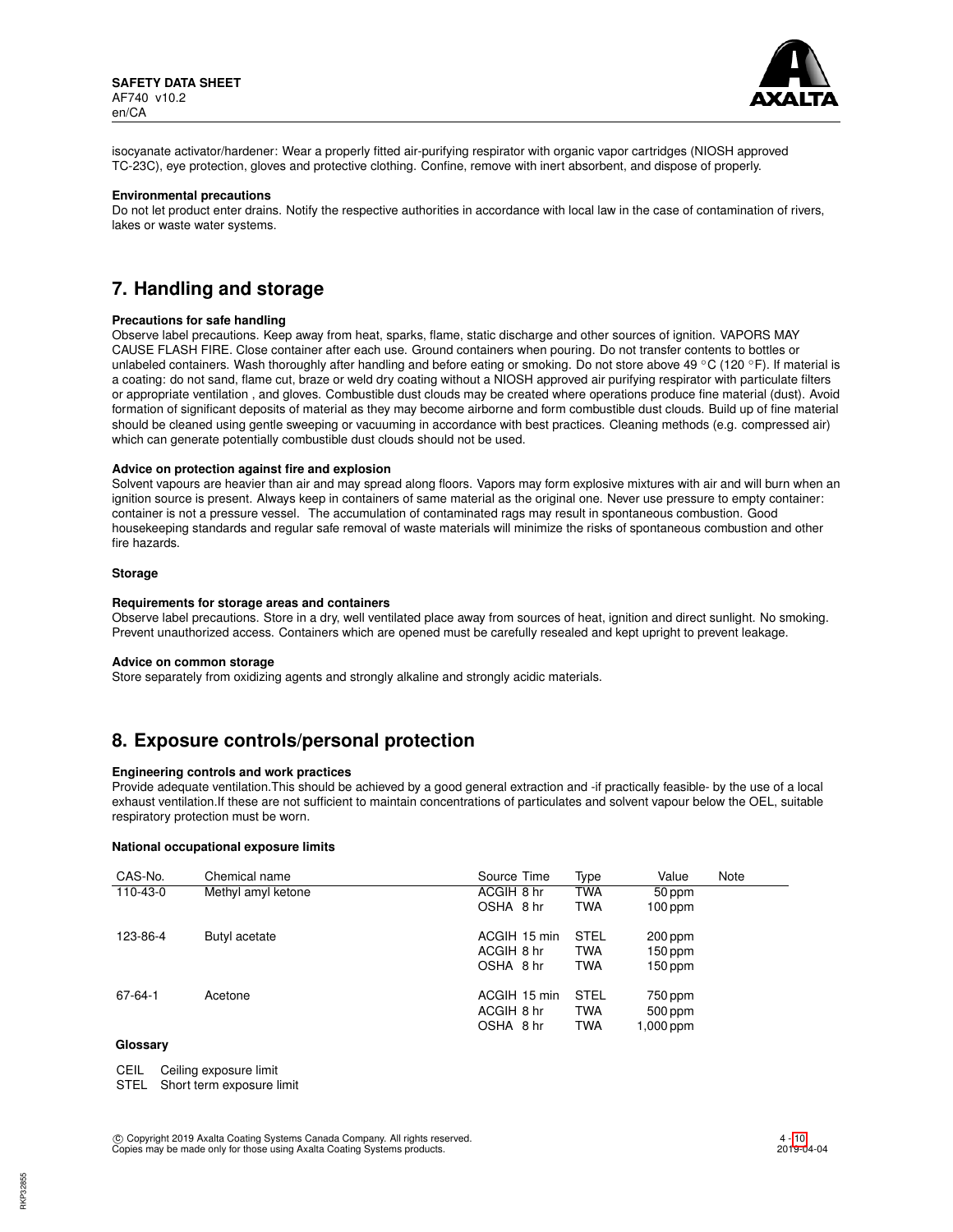

TWA Time weighted average TWAE Time-Weighted Average

#### **Protective equipment**

Personal protective equipment should be worn to prevent contact with eyes, skin or clothing.

## **Respiratory protection**

Do not breathe vapors or mists. When this product is used with an isocyanate activator/hardener, wear a positive-pressure, supplied-air respirator (NIOSH approved TC-19C) while mixing activator/hardener with paint, during application and until all vapors and spray mist are exhausted. If product is used without isocyanate activator/hardener, a properly fitted air-purifying respirator with organic vapor cartridges (NIOSH TC-23C) and particulate filter (NIOSH TC-84A) may be used. Follow respirator manufacturer's directions for respirator use. Do not permit anyone without protection in the painting area. Refer to the hardener/activator label instructions and SDS for further information. Individuals with history of lung or breathing problems or prior reaction to isocyanates should not use or be exposed to this product if mixed with isocyanate activators/hardeners.

#### **Eye protection**

Desirable in all industrial situations. Goggles are preferred to prevent eye irritation. If safety glasses are substituted, include splash guard or side shields.

#### **Skin and body protection**

Neoprene gloves and coveralls are recommended.

#### **Hygiene measures**

Wash skin thoroughly with soap and water or use recognized skin cleanser. Do NOT use solvents or thinners.

#### **Environmental exposure controls**

Do not let product enter drains.

## **9. Physical and chemical properties**

#### **Appearance**

**Form:** liquid **Colour:** clear

| Flash point                                  | 7 ° C             |               |
|----------------------------------------------|-------------------|---------------|
| Lower Explosive Limit                        | 0.7%              |               |
| Upper Explosive Limit                        | 9.8%              |               |
| Evaporation rate                             | Slower than Ether |               |
| Vapor pressure of principal solvent          | 15.2 hPa          |               |
| Solubility of Solvent In Water               | moderate          |               |
| Vapor density of principal solvent (Air = 1) | 3.9               |               |
| Approx. Boiling Range                        | 125 ° C           |               |
| Approx. Freezing Range                       | $-93 - -36 °C$    |               |
| Gallon Weight (lbs/gal)                      | 8.04              |               |
| <b>Specific Gravity</b>                      | 0.96              |               |
| Percent Volatile By Volume                   | 56.11%            |               |
| Percent Volatile By Weight                   | 49.83%            |               |
| Percent Solids By Volume                     | 43.89%            |               |
| Percent Solids By Weight                     | 50.17%            |               |
| pH (waterborne systems only)                 | Not applicable    |               |
| Partition coefficient: n-octanol/water       | No data available |               |
| Ignition temperature                         | 268 °C            | DIN 51794     |
| Decomposition temperature                    | Not applicable.   |               |
| Viscosity (23 $\mathrm{^{\circ}C}$ )         | Not applicable.   | ISO 2431-1993 |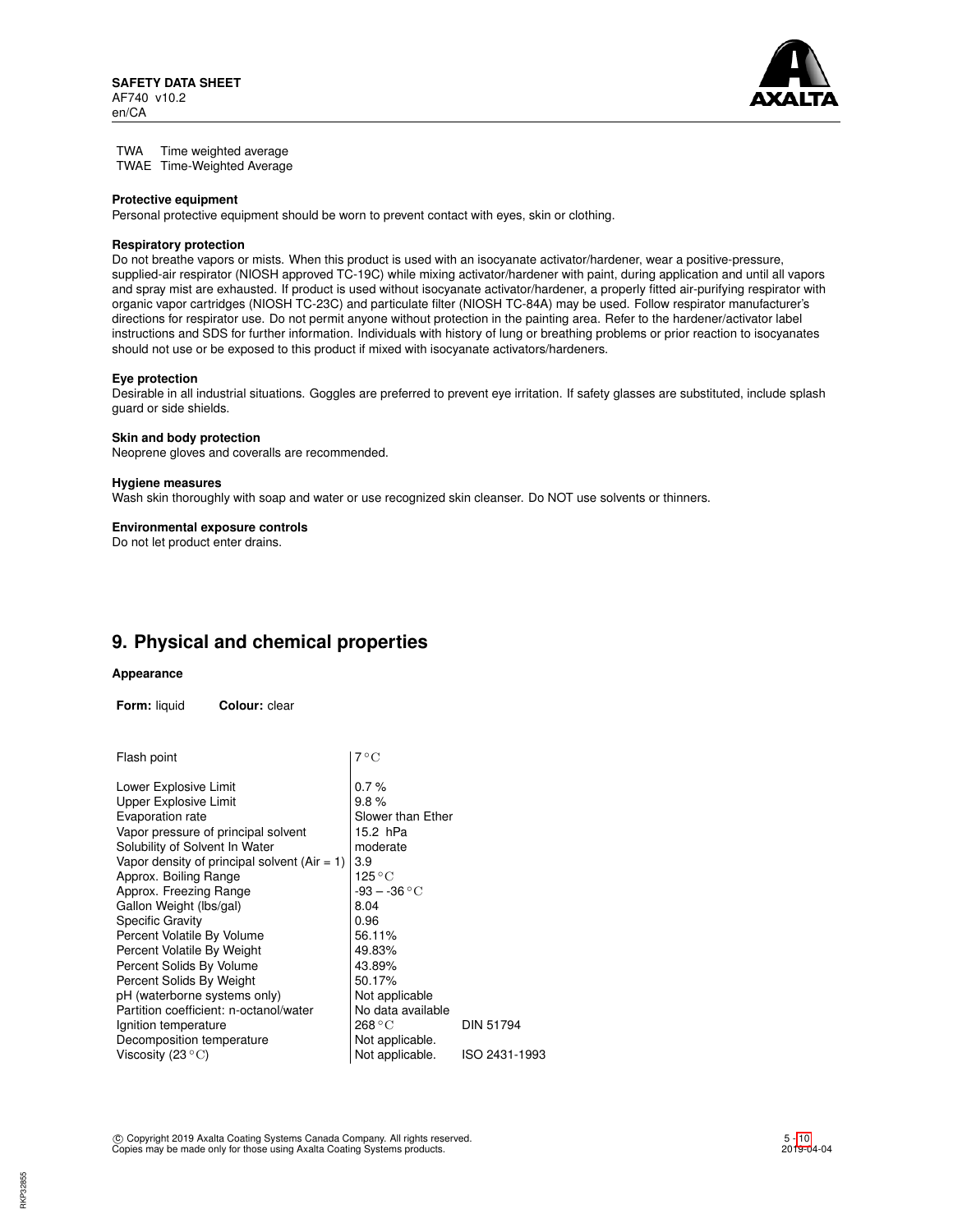

# **10. Stability and reactivity**

## **Stability**

Stable

## **Conditions to avoid**

Stable under recommended storage and handling conditions (see section 7).

#### **Materials to avoid**

None reasonably foreseeable.

#### **Hazardous decomposition products**

When exposed to high temperatures may produce hazardous decomposition products such as carbon monoxide and dioxide, smoke, oxides of nitrogen.

## **Hazardous Polymerization**

Will not occur.

## **Sensitivity to Static Discharge**

Solvent vapors in air may explode if static grounding and bonding is not used during transfer of this product.

## **Sensitivity to Mechanical Impact**

None known.

# **11. Toxicological information**

## **Information on likely routes of exposure**

#### **Inhalation**

May cause nose and throat irritation. May cause nervous system depression characterized by the following progressive steps: headache, dizziness, nausea, staggering gait, confusion, unconsciousness. Reports have associated repeated and prolonged overexposure to solvents with permanent brain and nervous system damage. If this product mixed with an isocyanate activator/hardener (see SDS for the activator), the following health effects may apply: Exposure to isocyanates may cause respiratory sensitization. This effect may be permanent. Symptoms include an asthma-like reaction with shortness of breath, wheezing, cough or permanent lung sensitization. This effect may be delayed for several hours after exposure. Repeated overexposure to isocyanates may cause a decrease in lung function, which may be permanent. Individuals with lung or breathing problems or prior reactions to isocyanates must not be exposed to vapors or spray mist of this product.

#### **Ingestion**

May result in gastrointestinal distress.

#### **Skin or eye contact**

May cause irritation or burning of the eyes. Repeated or prolonged liquid contact may cause skin irritation with discomfort and dermatitis.

**Delayed and immediate effects and also chronic effects from short and long term exposure:**

**Acute oral toxicity** not hazardous

**Acute dermal toxicity** not hazardous

**Acute inhalation toxicity** not hazardous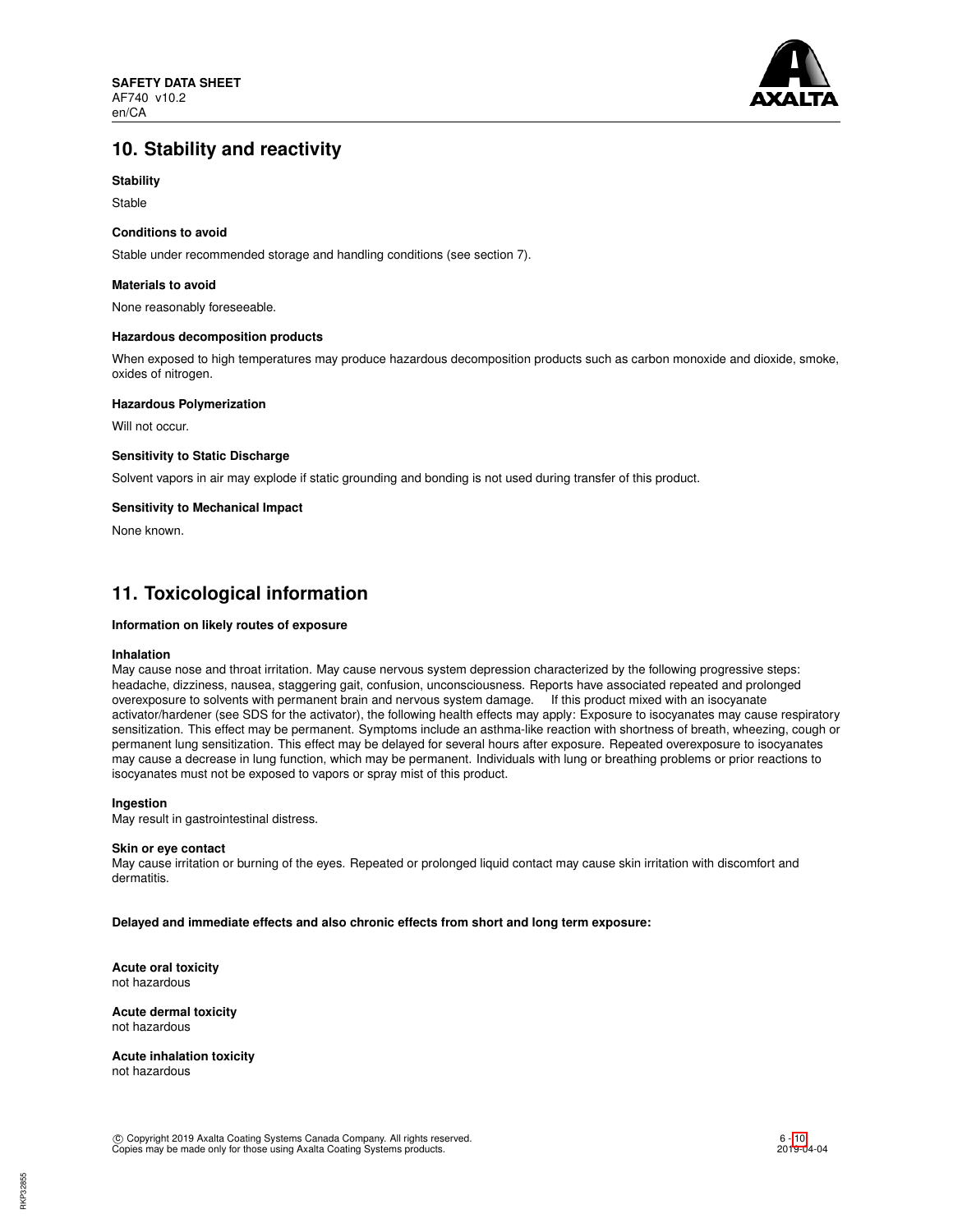

% of unknown composition: 0 %

**Skin corrosion/irritation** Not classified according to GHS criteria

## **Serious eye damage/eye irritation**

Not classified according to GHS criteria

#### **Respiratory sensitisation**

Not classified according to GHS criteria

**Skin sensitisation**

Bis(1,2,2,6,6-pentamethyl-4-piperidinyl) sebacate Category 1A Decanedioic acid, methyl 1,2,2,6,6-pentamethyl-4-piperidinyl ester Category 1

**Germ cell mutagenicity** Not classified according to GHS criteria

**Carcinogenicity** Not classified according to GHS criteria

**Toxicity for reproduction** Not classified according to GHS criteria

## **Target Organ Systemic Toxicant - Single exposure**

• **Inhalation**

**Narcotic effects** Methyl amyl ketone

**Target Organ Systemic Toxicant - Repeated exposure** Not classified according to GHS criteria

## **Aspiration toxicity**

Not classified according to GHS criteria

## **Numerical measures of toxicity (acute toxicity estimation (ATE),etc. )**

No information available.

## **Symptoms related to the physical, chemical and toxicological characteristics**

Exposure to component solvents vapours concentration in excess of the stated occupational exposure limit may result in adverse health effect such as mucous membrane and respiratory system irritation and adverse effect on kidney, liver and central nervous system. Symptoms and signs include headache, dizziness, fatigue, muscular weakness, drowsiness and in extreme cases, loss of consciousness. Through skin resorbtion, solvents can cause some of the effects described here. Repeated or prolonged contact with the preparation may cause removal of natural fat from the skin resulting in non-allergic contact dermatitis and absorption through the skin. The liquid splashed in the eyes may cause irritation and reversible damage.

# **12. Ecological information**

There are no data available on the product itself. The product should not be allowed to enter drains or watercourses.

# **13. Disposal considerations**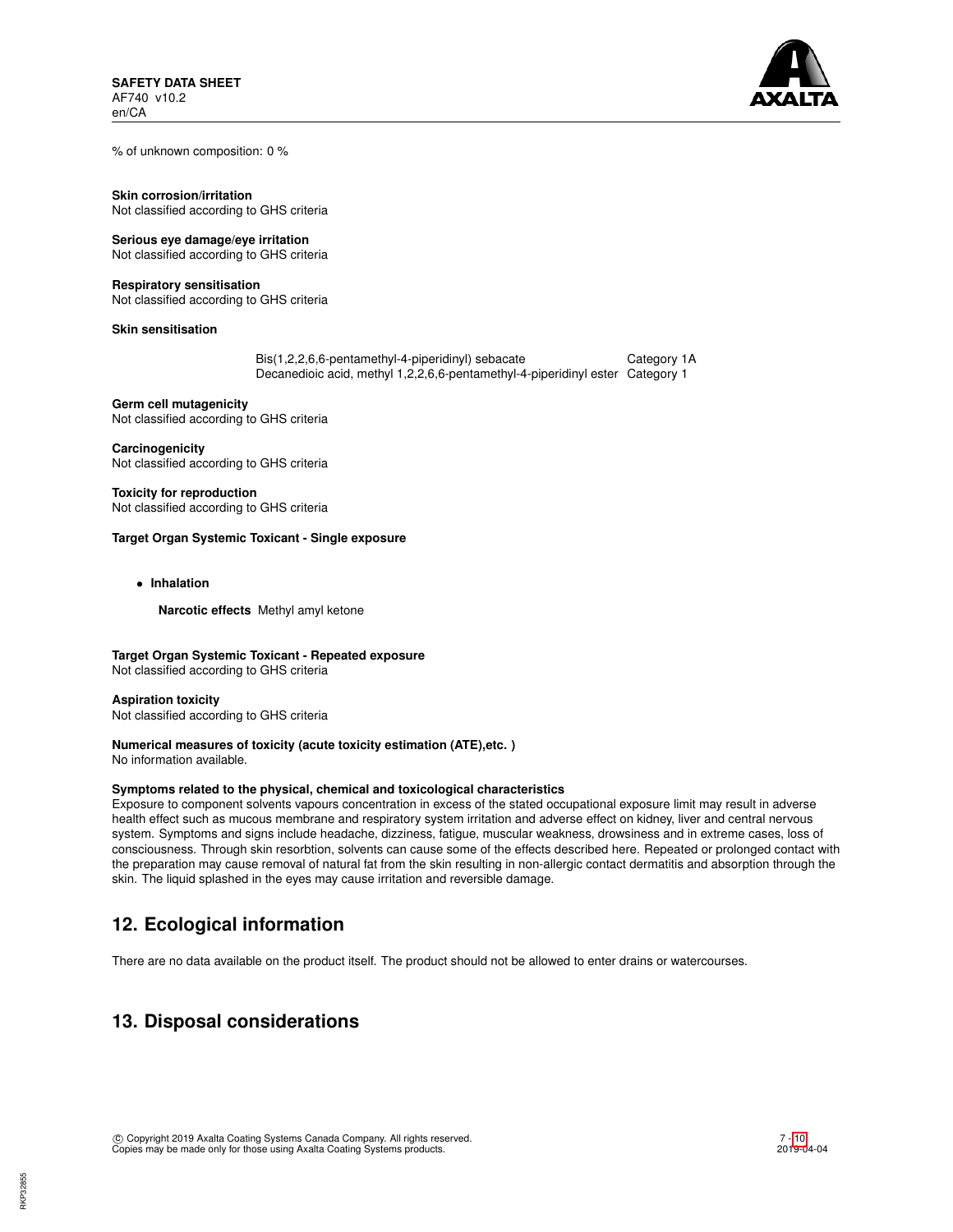

## **Provincial Waste Classification**

Check appropriate provincial and local waste disposal regulations for proper classifications.

## **Waste Disposal Method**

Do not allow material to contaminate ground water systems. Incinerate or otherwise dispose of waste material in accordance with Federal, State, Provincial, and local requirements. Do not incinerate in closed containers.

# **14. Transport information**

## **International transport regulations**

| IMDG (Sea transport)<br>UN number:<br>Proper shipping name:                      | 1263<br>PAINT                   |
|----------------------------------------------------------------------------------|---------------------------------|
| Hazard Class:<br>Subsidiary Hazard Class:<br>Packing group:<br>Marine Pollutant: | 3<br>Not applicable.<br>н<br>no |
| ICAO/IATA (Air transport)<br>UN number:                                          | 1263                            |
| Proper shipping name:                                                            | PAINT                           |
| Hazard Class:                                                                    | 3                               |
| Subsidiary Hazard Class:<br>Packing group:                                       | Not applicable.<br>н            |
| TDG                                                                              |                                 |
| UN number:<br>Proper shipping name:                                              | 1263<br>PAINT                   |
| Hazard Class:<br>Subsidiary Hazard Class:                                        | 3<br>Not applicable.            |
| Packing group:                                                                   | н                               |

## **Matters needing attention for transportation**

Confirm that there is no breakage, corrosion, or leakage from the container before shipping. Be sure to prevent damage to cargo by loading so as to avoid falling, dropping, or collapse. Ship in appropriate containers with denotation of the content in accordance with the relevant statutes and rules.

# **15. Regulatory information**

#### **TSCA Status**

In compliance with TSCA Inventory requirements for commercial purposes.

## **DSL Status**

All components of the mixture are listed on the DSL.

## **Photochemical Reactivity**

Non-photochemically reactive

## **Regulatory information**

|  | CAS # Ingredient            |  |  |  | 302 TPQ RQ 311/312 313 RQ(lbs) HAP |     |      |  |
|--|-----------------------------|--|--|--|------------------------------------|-----|------|--|
|  | 110-43-0 Methyl amyl ketone |  |  |  | N NR NR A.C.F                      | - N | NR N |  |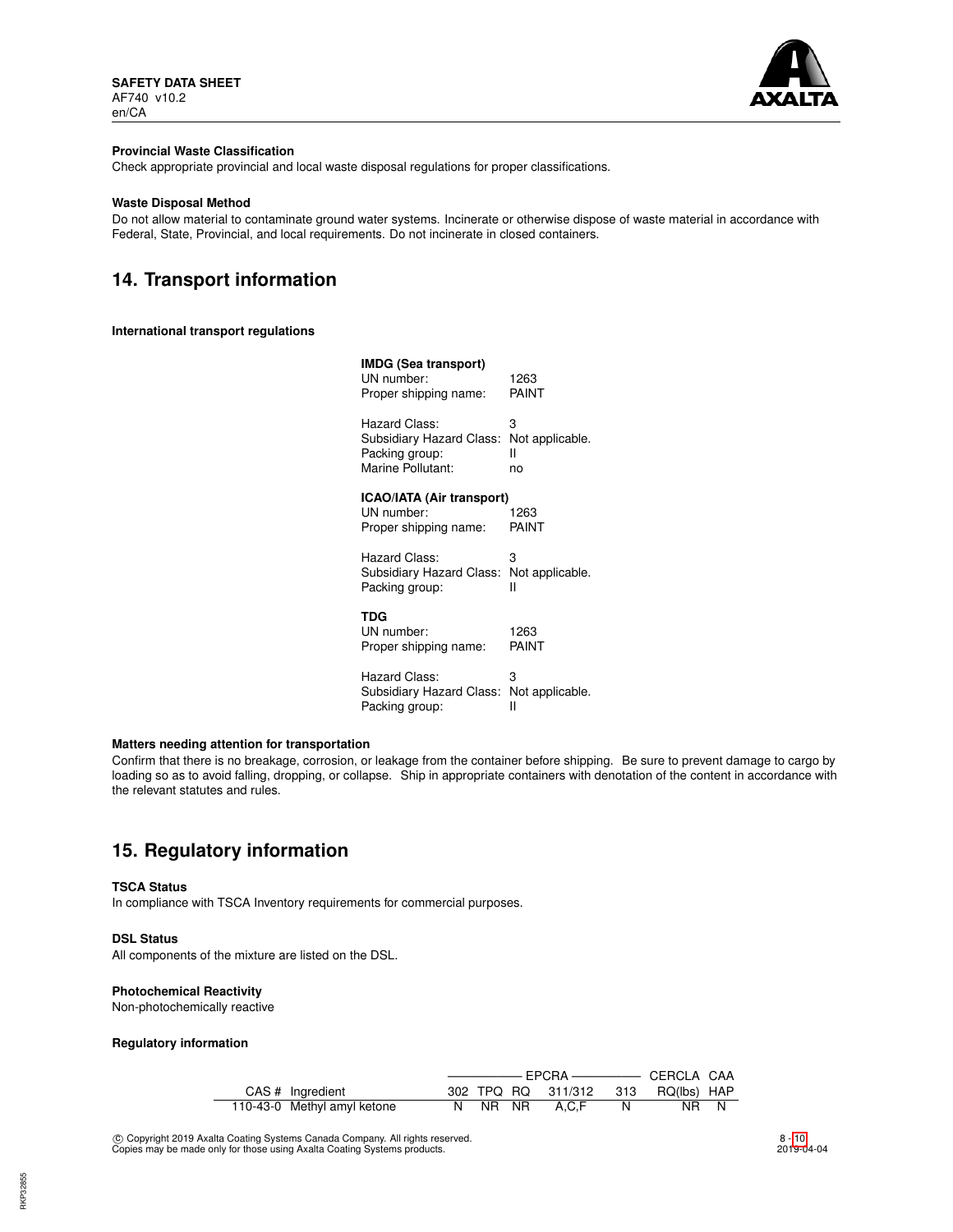

|                                                                                                                                                                                                                                                                   |                                                                                                                                                                                                                                 |                                                                                      |   |                |                | $EPCRA$ ——     |     | CERCLA CAA     |   |
|-------------------------------------------------------------------------------------------------------------------------------------------------------------------------------------------------------------------------------------------------------------------|---------------------------------------------------------------------------------------------------------------------------------------------------------------------------------------------------------------------------------|--------------------------------------------------------------------------------------|---|----------------|----------------|----------------|-----|----------------|---|
|                                                                                                                                                                                                                                                                   |                                                                                                                                                                                                                                 | CAS # Ingredient                                                                     |   | 302 TPQ RQ     |                | 311/312        | 313 | RQ(lbs) HAP    |   |
|                                                                                                                                                                                                                                                                   |                                                                                                                                                                                                                                 | 103-09-3 2-ethylhexyl acetate                                                        | N | <b>NR</b>      | <b>NR</b>      | A,F            | N   | <b>NR</b>      | N |
|                                                                                                                                                                                                                                                                   |                                                                                                                                                                                                                                 | 123-86-4 Butyl acetate                                                               | N | N <sub>R</sub> | N <sub>R</sub> | A, C, F        | N   | <b>NR</b>      | N |
|                                                                                                                                                                                                                                                                   |                                                                                                                                                                                                                                 | 763-69-9 Ethyl 3-ethoxy propionate                                                   | N | NR.            | NR.            | <b>NA</b>      | N   | N <sub>R</sub> | N |
|                                                                                                                                                                                                                                                                   |                                                                                                                                                                                                                                 | 67-64-1 Acetone                                                                      | N | <b>NR</b>      | <b>NR</b>      | A.C.F          | N   | 5,000          | N |
|                                                                                                                                                                                                                                                                   |                                                                                                                                                                                                                                 | 67-63-0 Isopropyl alcohol                                                            | N | N <sub>R</sub> |                | NR A,C,F,N,P,R | N   | NR.            | N |
|                                                                                                                                                                                                                                                                   |                                                                                                                                                                                                                                 | 41556-26-7 Bis(1,2,2,6,6-pentamethyl-                                                | N | NR.            | NR.            | A,F            | N   | NR.            | N |
|                                                                                                                                                                                                                                                                   |                                                                                                                                                                                                                                 | 4-piperidinyl) sebacate                                                              |   |                |                |                |     |                |   |
|                                                                                                                                                                                                                                                                   |                                                                                                                                                                                                                                 | 82919-37-7 Decanedioic acid, methyl<br>1,2,2,6,6-pentamethyl-4-<br>piperidinyl ester | N | NR NR          |                | N              | N   | NR.            | N |
| Key:                                                                                                                                                                                                                                                              |                                                                                                                                                                                                                                 |                                                                                      |   |                |                |                |     |                |   |
| <b>EPCRA</b>                                                                                                                                                                                                                                                      |                                                                                                                                                                                                                                 | Emergency Planning and Community Right-to-know Act (aka Title III, SARA)             |   |                |                |                |     |                |   |
| 302                                                                                                                                                                                                                                                               | Extremely hazardous substances                                                                                                                                                                                                  |                                                                                      |   |                |                |                |     |                |   |
| 311/312 Categories                                                                                                                                                                                                                                                | $F =$ Fire Hazard<br>$A = Acute$ Hazard<br>$R =$ Reactivity Hazard<br>$C =$ Chronic Hazard<br>$P =$ Pressure Related Hazard                                                                                                     |                                                                                      |   |                |                |                |     |                |   |
| 313 Information<br>Section 313 Supplier Notification - The chemicals listed above with<br>a 'Y' in the 313 column are subject to reporting requirements of<br>Section 313 of the Emergency Planning and Community<br>Right-to-Know act of 1986 and of 40 CFR 372. |                                                                                                                                                                                                                                 |                                                                                      |   |                |                |                |     |                |   |
| <b>CERCLA</b><br><b>HAP</b><br>TPQ.<br>RQ<br>NA.<br>NR.                                                                                                                                                                                                           | Comprehensive Emergency Response, Compensation and Liability Act of 1980.<br>Listed as a Clean Air Act Hazardous Air Pollutant.<br>Threshold Planning Quantity.<br><b>Reportable Quantity</b><br>not available<br>not regulated |                                                                                      |   |                |                |                |     |                |   |

# **16. Other information**

HMIS rating H: 2 F: 3 R: 1

Glossary of Terms:

ACGIH | American Conference of Governmental Industrial Hygienists.

- IARC | International Agency for Research on Cancer.<br>
NTP | National Toxicology Program.
- NTP National Toxicology Program.<br>OEL Cocupational Exposure Limit
- Occupational Exposure Limit
- OSHA | Occupational Safety and Health Administration.<br>STEL | Short term exposure limit
- STEL Short term exposure limit<br>TWA Time-weighted average.
- Time-weighted average.
- PNOR | Particles not otherwise regulated.
- PNOC | Particles not otherwise classified.

NOTE: The list (above) of glossary terms may be modified.

Notice from Axalta Coating Systems :

The document reflects information provided to Axalta Coating Systems by its suppliers. Information is accurate to the best of our knowledge and is subject to change as new data is received by Axalta Coating Systems. Persons receiving this information should make their own determination as to its suitability for their purposes prior to use.

The information on this Safety Data Sheet relates only to the specific material designated herein and does not relate to use in combination with any other material or in any process.

SDS prepared by: Axalta Coating Systems Regulatory Affairs